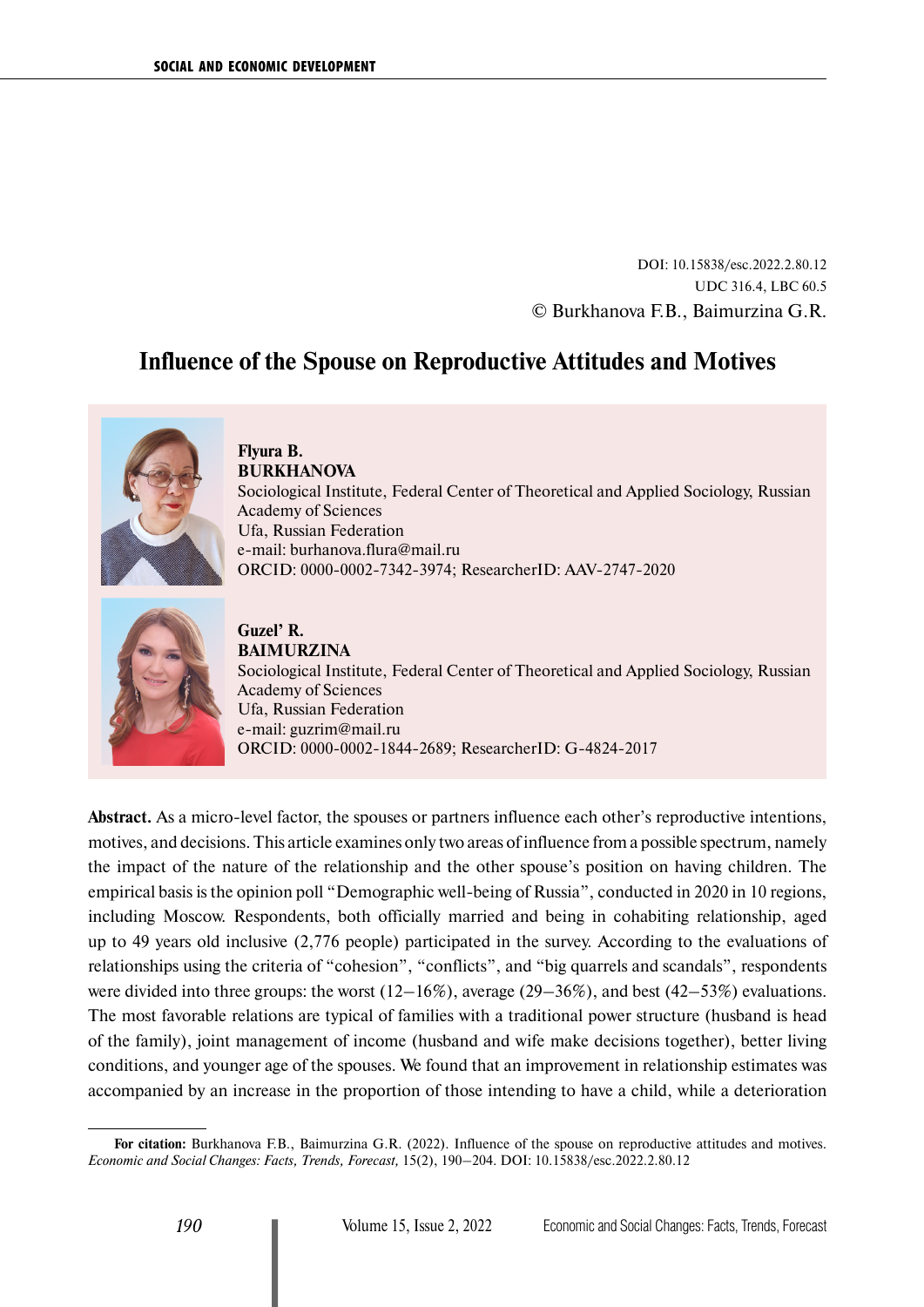in the estimates was accompanied by a decrease in the proportion of those intending to have a child. The groups with the most cohesive, conflict-free relationships are the most likely to have children in the coming years, and it increases if new family support measures are introduced. In postponing the birth of children of different order, as well as in planning their birth, the position of the other spouse or partner (the desire to postpone having a child or the intention to have one) is one of the most significant motives of reproductive behavior. The importance of motives is conditioned by both favorable and unfavorable relations in families. The results of the study actualize one of the directions of state socio-demographic and family policy – activities to harmonize marital and family relationships and to reduce the influence of a range of factors complicating these relationships, which can have a positive impact on the decision to have children.

**Key words:** reproductive attitudes, reproductive intentions, reproductive motives, reproductive decisions, marriage, marital relationships, marital conflicts, adverse relationships, favorable relationships.

#### **Acknowledgement**

The reported study was funded by the Russian Science Foundation, project no. 20-18-00256.

## **Introduction**

Issues of reproductive behavior are a successfully developing area of research in both foreign and Russian science. The main factor actualizing the research is the real processes of fertility, characterized by low levels that do not ensure population replacement, a decrease in the number of children in a family, as well as an increase in the number of people who refuse to have children.

The main direction of the study is the search for factors influencing the reproductive behavior of the population and fertility, acting at different social levels. The works of scientists show how, at the micro level, gender, age, education, marital status, place of residence, income, living conditions and standard of living, ethnicity, religiosity, life values, work and some other characteristics of individuals determine their attitudes toward having children, motives for having and delaying having children (Arkhangel'skii, 2006; Arkhangel'skii et al., 2021; Arkhangel'skii et al., 2020; Rostovskaya et al., 2021; Makarentseva et al., 2021; Nazarova, Zelenskaya, 2017; Tyndik, 2012; Churilova, Zakharov, 2019).

Among the micro-level factors, reproductive intentions, motives, and decisions in couples are influenced by the spouse or partner. Individual reproductive intentions regarding the birth of the first or subsequent child are adjusted not only by the standard of living, income, housing conditions, health status, and other life circumstances of the family, but also by the desire or unwillingness of the partner to have children in general or to have a certain number of them. Postponing the birth of a child may also be due to the partner's assessment of the current situation as unfavorable for having a child, the desire to wait with the birth. Partners can broadcast their attitudes in cohabitation, resulting in the couple's actual reproductive behavior. The nature of the relationship between spouses or partners, their perception them as favorable or unfavorable for the birth of children is significant and can have an impact. Conflicts and quarrels between spouses are a negative background for the life of the whole family, the birth and upbringing of children. Confidence in the strength of the marriage or, on the contrary, uncertainty, can adjust intentions, decisions and behavior.

Given that spouses influence each other's reproductive perceptions, plans, and decisions about having children, and ultimately the actual reproductive behavior of their couple, it becomes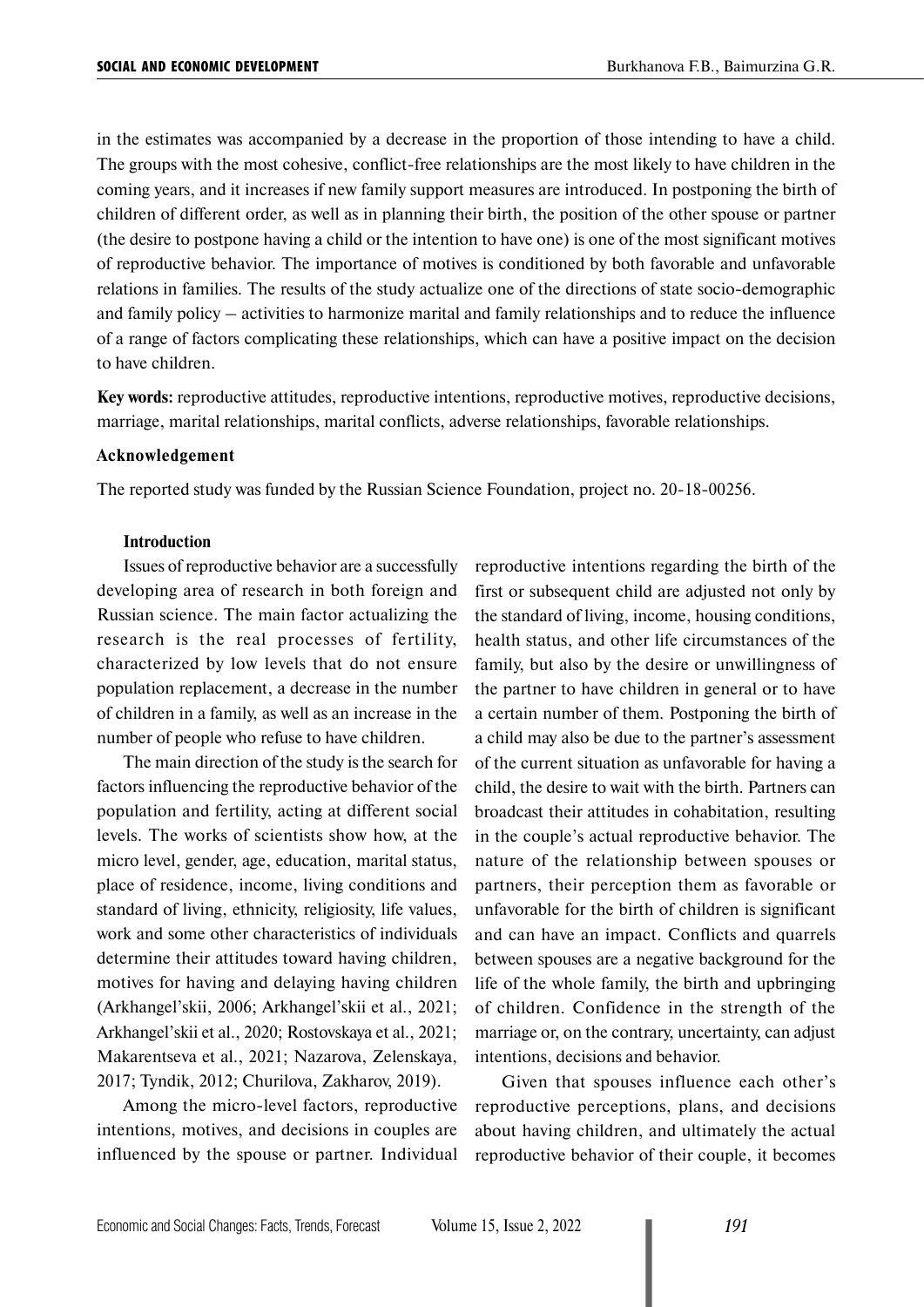an urgent task to analyze this influence and to consider it when making predictions and developing measures to stimulate fertility.

The first Russian studies of the influence of spouses on each other's reproductive attitudes and behavior began back in the 1970s. A review of studies prior to the early 2000s, conducted by V.N. Arkhangel'skii, led to the conclusion that "most of them showed a positive impact of marital stability, successful marital life on parenthood status and fertility rates" (Arkhangel'skii, 2006). However, there were works where there was no or opposite correlation with marital satisfaction and thoughts about divorce as an indicator of marital stability and well-being. The situation changed when the relationship of satisfaction was analyzed not with the total expected number of children, including those already born, but with the intention to have another child. In such a case, a higher estimate of marriage was accompanied by a higher expected number of more children (Arkhangel'skii, 2006).

Recent studies have also raised questions about the influence of the spouse. The relationship between reproductive behavior and marital status (registered marriage or cohabiting relationship), the order of marriages (first marriage and remarriages) has been shown. Postponement of childbearing due to uncertainty about the stability of marriage is much more common in cohabiting unions than in formal marriages (Sinel'nikov, 2019). There is a steady increase in the contribution of remarried couples to fertility, especially in the birth of second and third children. Entering into a remarriage makes it possible to compensate for the birth deficit that occurs in individuals who are in a predivorce or post-divorce state. At the same time, the likelihood of having two or more children for a woman increases the possibility of entering into both a remarriage and cohabiting relationship (Zakharov et al., 2016).

In the course of studying how the combination of the spouses' nationalities affects the reproductive attitudes of one of them, we revealed the following: due to the fact that Bashkirs in general have higher reproductive attitudes than other ethnic groups, the "Bashkir component" in an interethnic couple "works" to increase the orientation toward having children (Burkhanova, Mukhamadieva, 2020).

The qualitative data highlight three models that men and women follow when entering marriage and deciding on the number of children in the family. In the first model they focus on their own ideal model and do not take into account the orientation of the partner, which can create risks when discovering differences. In the second model, they agree on the model of marriage and the number of children in the development of family relationships, concede to each other. The third model: future spouses before marriage have the same ideas or agree on how to build a relationship and how many children there will be in their family. The authors made the assumption that women are more inclined than men to form an ideal family before marriage and strive to realize it when they get married (Baimurzina, Vasil'eva, 2021).

Another aspect of the spouse's influence was studied in a survey of mothers. We have found that both first-married couples and stepfamilies (remarried couples) are somewhat more likely to plan to have a second child if there is a high rate of "father involvement" in the upbringing of their already-born child1. In first-married couples, spouses are also more likely to plan for a second child if the first child was expected and the husband was happy to have it. In addition, a positive correlation was found between plans for the birth of a second child and the feelings of "happinessunhappiness" of the mothers interviewed. Since sensation is largely determined by the quality of the marital relationship, the connection can be interpreted as their influence on reproductive intentions (Gurko, 2014).

<sup>&</sup>lt;sup>1</sup> Involvement was assessed on the basis of fathers' initiative and frequency of activities with the child in eight types of joint activities, and mothers' assessments of the time the father spends with the child.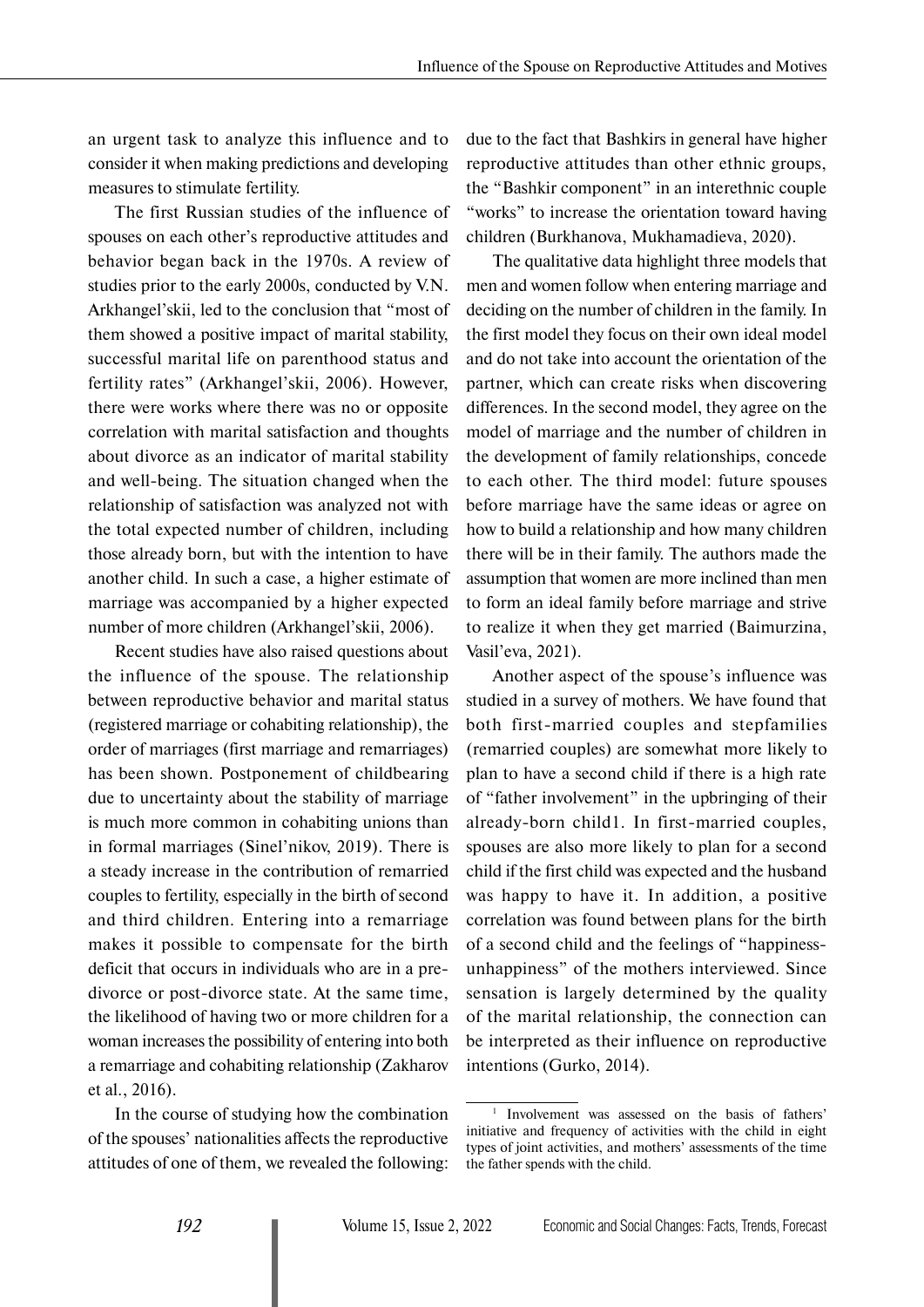A study conducted under the supervision of A.I. Antonov, based on a survey of both spouses, found that a significant proportion of couples had different attitudes toward the number of children (52.7% of couples had the ideal number of children, 43.8% the desired number and 72.2% the expected number) and identified socio-demographic factors contributing to the closeness and differences in reproductive attitudes (in the first case, the increased length of marriage and similar religious preferences, in the second, the increased age difference between the spouses and the presence of a formal marriage). In addition, the authors showed that the proximity of attitudes on the number of children is positively related to marital satisfaction<sup>2</sup>.

The data from the study "Reproductive plans of the population-2017" (Gudkova, 2019) revealed the importance of the husband/wife's position, his/her desire in the system of motives for having a second and third child. His or her desire ranks second or third in the overall hierarchy of reproductive motives. At the birth of the second child the motive is significant for 61.5% of men and 58% of women, and at the birth of the third child – for 48.5 and 48.4%, respectively. Almost half of men and women (44.4–49.9%) want to have a child because they want to strengthen their families. The influence of the factors restraining the birth of children – the desire of the husband/wife to wait with the birth of a child, as well as the uncertainty about the stability of the marriage – is not as large-scale. But they are still significant (35.5% of women and 41.8% of men; 32.2% of women and 27.1% of men).

For a comprehensive review of foreign studies on fertility factors at the micro level, see (Balbo et al., 2017). The authors showed that a great deal of attention has been paid to examining the influence in a married couple of the partner's reproductive intentions, the nature of the marital relationship, the occupational gender segregation, and remarriages.

The most prominent works that describe decision-making models for having a child or several children in couples are studies in the USA (Miller et al., 2004), Sweden (Thomson, Hoem, 1998), Italy (Testa et al., 2012), etc. The American authors, based on the results of a series of studies, proposed a computational model that takes into account the degree to which a person accepts their partner's desires and how the partner's own and perceived desires are integrated when forming intentions, and how the intentions of both partners are realized in reproductive behavior. The value of Swedish and Italian work lies in the implementation of longitudinal studies of a quite large number of couples, as well as testing the influence of a similar set of factors on the decision to have a child. The factors are: the nature of the family responsibilities distribution, the ability of partners to negotiate with each other. A special place in all of these studies was given to assessing the impact of the partner's disagreement on the birth of a child.

We found that when a couple disagrees about the expected birth of a child, the chances of one partner realizing his or her reproductive intentions decrease. Thus, according to the interpretation of M.R. Testa and her colleagues, people do not want to have a child without the consent of the partner, because procreation has long-term consequences for both partners.

With regard to the effect on procreation of stability/instability of the union and/or poor quality of the partnership, there are two opposite directions. Some studies find a negative relationship between the two: couples who have unstable relationships are less likely to have children (Myers, 1997; Thomson, Hoem, 1998). The conclusion of others is that an unstable union leads to earlier childbearing, as children are seen as a factor in reducing uncertainty and a way to strengthen the marriage.

There are also different results regarding the impact of the occupational gender segregation. What they have in common is that inequality in the

<sup>2</sup> Antonova A.I. (2021). Similarity and difference in the value orientations of husbands and wives based on the results of a simultaneous spouses' survey. Moscow: Pero.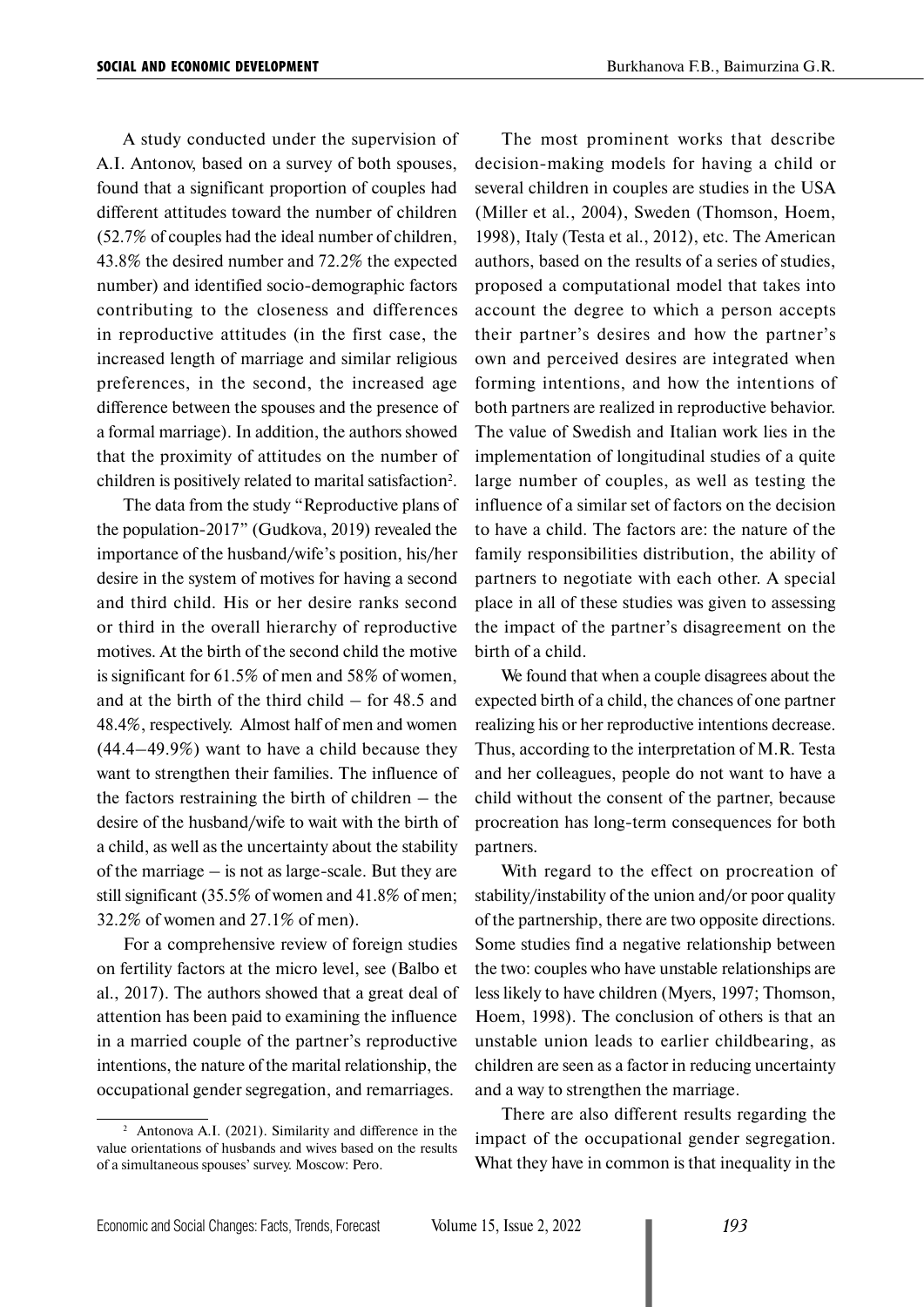distribution of housework in favor of women has a negative impact on reproductive intentions and decisions.

Studies show that partners who already have children from previous unions are more likely to want and have a child together (Thomson, Hoem, 1998). According to some work, remarried couples have even higher fertility rates than full families with biological children because: 1) remarried couples are more motivated to have their biological children in order to strengthen the new relationship (Vikat et al., 1999); 2) the number of remarriage cases tends to grow (Guzzo, 2014). At the same time, the likelihood of having children in new relationships is significantly reduced if a woman already has two or more children (Thomson et al., 2014).

Thus, foreign researchers generally agree that partners (both women and men) as well as other family members can have a significant influence on the realization of a couple's reproductive attitudes. However, this influence may manifest itself differently in different countries and in different periods.

#### **Research methodology**

*The theoretical model of influence and the research task.* The influence of spouses on each other's reproductive attitudes and motives, as well as on decisions to have children, can be exercised primarily through the marital status of the couple. Formal marriage and unregistered relationships, first marriage and remarriage create different contexts and motivations for having children. Influence is also possible through the inherent demographic and social characteristics of spouses. Education, background, urban or rural residence, ethnic identity, and religion (level of religious commitment) are significant factors influencing individual attitudes and intentions. In a couple, it is the combination of these characteristics in the spouses that is important. The combination of a husband and wife's educational levels, nationality, social background, and place of residence prior to marriage can possibly adjust each other's attitudes

and decisions about having children together. The third direction of influence depends on the existing marital relations in the couple: the stability of the marriage and the nature of relations (favorable/ unfavorable, the extent of conflict, satisfaction with the marriage, etc.). The fourth direction of influence can be connected with the division of household and educational activities in a couple, first of all, with the degree of the husband's involvement in housework and the process of raising children. The power structure of the couple (who is the head of the family, makes the major decisions, and manages the income) hypothetically also has an impact.

We should also talk about the system of life values inherent in spouses, in which the value of children and reproductive plans are embedded. Their mismatch can become a ground for negotiation and agreement with the possibility of different outcomes, including the marriage dissolution. The opinion of the spouse on the number of children in the family, the birth, postponement or refusal to have a child (reproductive position) can be both an incentive and a limitation of reproductive behavior.

The spouse can have a direct influence on reproductive attitudes and motives through their position (e.g., "husband/wife wanted/did not want to have a child", "husband/wife wanted/did not want to wait to have a child") and an indirect influence through established relationships, the power structure, household and socialization and educational work. The purpose of our article is to focus on some areas of influence from the possible spectrum, namely to identify the impact of the nature of marital relationships (or rather, their assessments) and the position of the spouse (in the interpretation of this position by the other spouse).

*Sampling and method of data collection.* The analysis presented below is based on the data obtained in 2020 in a survey of the Russian population conducted as part of the study "Demographic well-being of Russia", which covered 10 regions (the city of Moscow, the Vologda,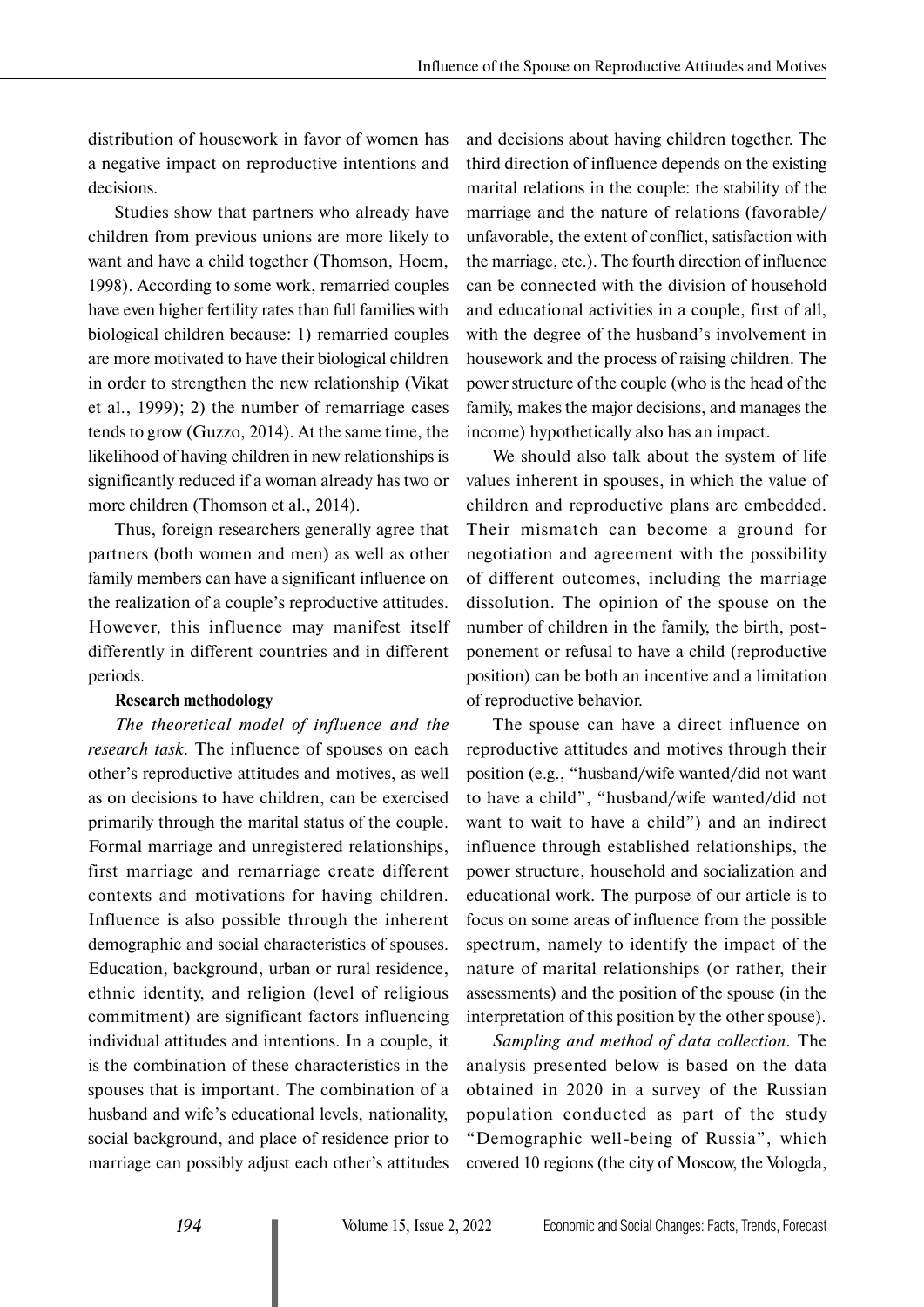Volgograd, Ivanovo, Moscow, Nizhny Novgorod, Sverdlovsk oblasts, Stavropol Krai, the Republic of Bashkortostan, the Republic of Tatarstan). We used questionnaires and personal interviews to collect information. A description of the research methodology, the sample obtained, and the main results can be found in work (Rostovskaya et al., 2021).

The total sample of the survey is 5,616 people. The analysis presented in the article refers to respondents under the age of 49 inclusive, who are in a marital relationship. There are 2,776 people in the sample, of whom 86.5% are officially married and 13.5% are in cohabiting relationship. Men account for 48.6% and women for 51.4%. In their first marriage are 85.2% and 14.8% are remarried. Those who live in urban areas  $-77.5\%$ , in rural areas  $-22.5\%$ . Those who have one child  $-32.1\%$ , two  $-40.5\%$ , three or more  $-10.7\%$ , and have no children – 16.6%. Respondents who have children in the current marriage  $-86.2\%$ , those who have children from different marriages – 13.8%. The average number of children per respondent is 1.48. Age at the time of the survey: up to and including 25 years – 8.0%, 26–35 years – 36.7%, 36–45 years – 41.6% and 46–49 years – 13.7%. Those surveyed who consider themselves religious  $-61.1\%$ , not religious – 18.0%, and 20.9% hesitated to respond the question about faith.

Measurement and analysis methodology. Only one spouse in a couple was interviewed. The questionnaire contained questions that provided information about the nature of the relationship in the family. This is a question-evaluation of marital relations according to the criterion of "cohesion/ disunity" on a five-point scale  $(1 -$  disunity,  $5$ cohesion); a question about the presence of a problem of conflictual relations with a spouse (1 – "the problem is of almost no importance",  $5 -$  "the problem is of very great importance"); a question about whether there are big quarrels and scandals in the family (with a nominal scale converted in the course of the analysis into a five-point scale, where  $1 -$  no quarrels and scandals,  $5 -$  frequent quarrels and scandals). We converted the five-point scales to three-position scales in order to analyze groups with different attitudes.

We measured reproductive attitudes toward the number of children by asking questions about the desired and expected (planned) number of children.

We tracked the influence of the other partner on reproductive attitudes by analyzing the correlation of their indicators with the indicators of marital (family) relations described above (descriptive statistics: frequency tables, averages); on reproductive motives – based on subjective assessments of the interviewed spouse regarding this influence. Empirical indicators reflecting influence (desire/unwillingness of the other spouse to have a child; desire to strengthen the marriage, the family) were included in the lists of responses to the five questions3: the reasons for the discrepancy between the desired and expected number of children (asked of respondents who want to have more children than they plan to have); the reasons for postponing the birth of a first-born or another child (asked of respondents who said they were going to have a child but were postponing the birth of a child); motives for having a second child (for respondents who already have or are going to have a second child); motives for having a third child (for respondents who already have or are going to have a third child). Note that the questions were formulated in such a way as to make it possible to trace the motives behind both the decisions already made regarding the birth of a child and the decisions to be made.

#### *Main hypotheses:*

1) people's perception of their marital relationship as unfavorable (conflictual, disunited, with quarrels) reduces the orientation on the number of children, the intention to have another child, as well as the likelihood of having one;

<sup>&</sup>lt;sup>3</sup> The wording of the questions is given in the notes to the tables.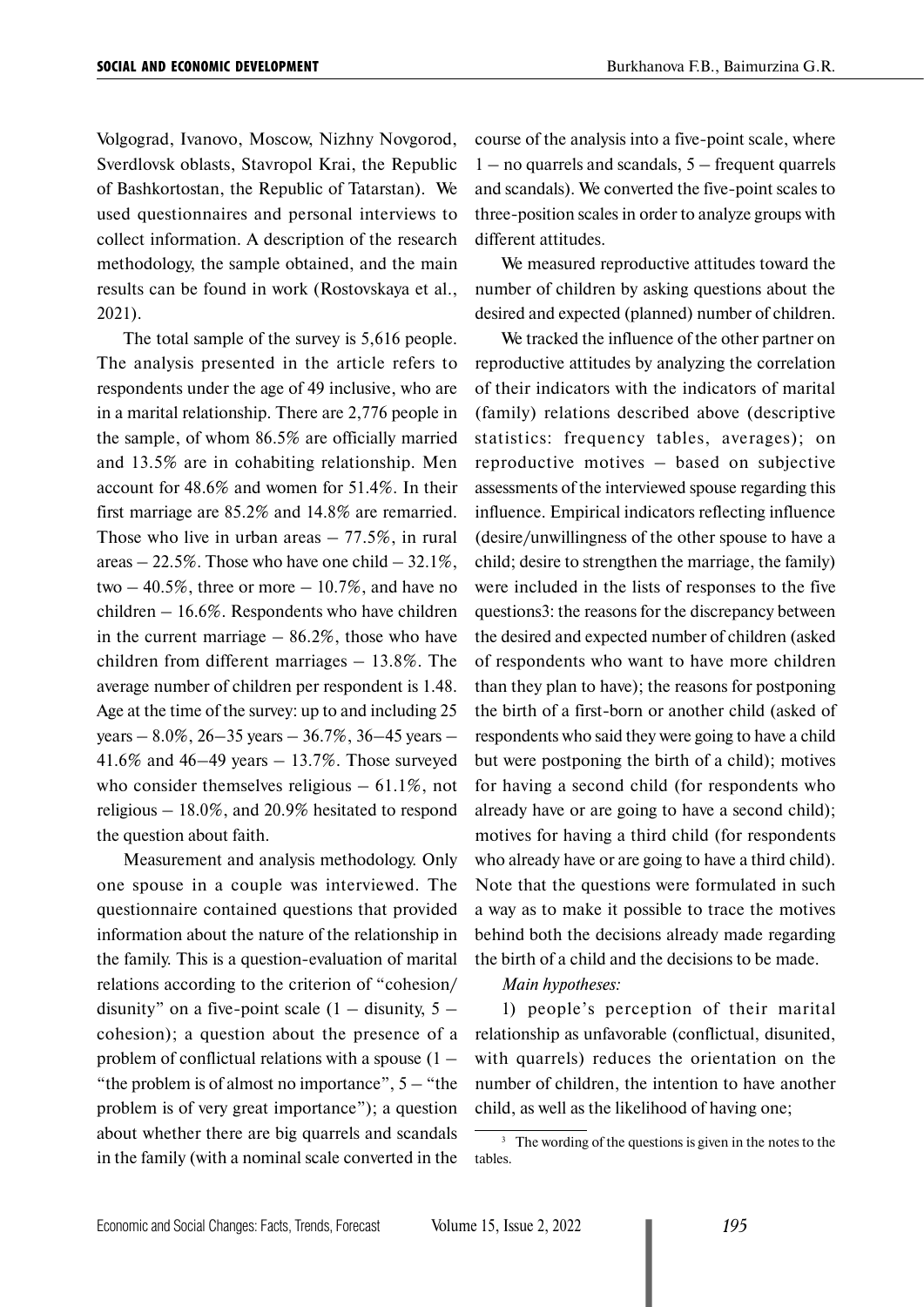2) both favorable and unfavorable relationships determine the degree of importance of the spouse's position on the issue of childbirth (unwillingness and/or desire to have children, a desire to postpone their birth).

The material is presented in the following order: first we look at assessments of the nature of marital relationships, then at reproductive attitudes about the number of children in groups with different types of relationships. Next, we analyze the place of the motives for having children associated with the position of the spouse in the overall system of motives and in groups with different types of marital relationships.

### **Results and discussion**

*Nature of marital relationships as assessed by respondents.* About half of the respondents assessed their marital (family) relationships as favorable *(Tab. 1)*. Respondents who consider their relationship with their husband (wife) to be very cohesive – 52.8%, completely conflict-free – 42.0%, and 47.8% indicate that there are almost never any big quarrels and scandals in their family. The group with unfavorable relationships ranges from 12.2% (as measured by conflict) to 16.4% (as measured by the presence of big quarrels and scandals). The proportion of the middle group in which relations between spouses are partly cohesive, partly conflict-free, and quarrels and scandals are rare, ranges from 29.1% (cohesion) to 35.8% (quarrels and scandals).

Women in the socio-demographic groups assessed marital relations on average better on the criteria of cohesion and conflict *(Tab. 2)*. Younger groups are better at assessing their relationships; as respondents get older, assessments of cohesion, conflict, quarrels, and scandals worsen. There is no clear direct correlation between the level of education, but respondents with higher and incomplete higher education were less likely to report big quarrels and scandals in the family or conflicts with their spouse. Rural residents have, on average, more cohesive relationships, but they are more likely to have conflicts in marital relationships, big family quarrels and scandals. We found no differences between religious and not religious people.

| Cohesion/disunity in the relationship with<br>the spouse* |                                 | Conflictual relations with the spouse** |      | Big quarrels and scandals in the family***   |      |  |
|-----------------------------------------------------------|---------------------------------|-----------------------------------------|------|----------------------------------------------|------|--|
| Group                                                     | $\%$                            | Group                                   | $\%$ | Group                                        | $\%$ |  |
| Disunited<br>$(1-3$ points)                               | 13.6                            | Conflictual<br>$(4-5$ points)           | 12.2 | Often and occasionally<br>(responses 1, 2)   | 16.4 |  |
| Partly cohesive (4 point)                                 | 29.1                            | Partly conflictual<br>$(2-3$ point)     | 31.4 | Rarely (response 3)                          | 35.8 |  |
| Very cohesive (5 points)                                  | 52.8<br>Conflict-free (1 point) |                                         | 42.0 | No quarrels and scandals<br>(responses 4, 5) | 47.8 |  |
| Hesitate to respond                                       | 4.5                             | Hesitate to respond                     | 14.5 | Hesitate to respond                          | 0.0  |  |
| Total                                                     | 100                             | Total                                   | 100  | Total                                        | 100  |  |
| Average point                                             | 4.36                            | Average point                           | 2.02 | Average point****                            | 2.29 |  |

Table 1. Distribution of respondents in the entire sub-sample according to their assessments of marital relationships

*\** Question wording: "Try to rate your relationship with your spouse on a 5-point scale, where 1 means disunited and 5 means cohesive". \*\* Question wording: "Do you and your family face the following problems: conflictual relationship with your spouse?" (Rate on a fivepoint scale, where 1 is "it is almost irrelevant" and 5 is "very important")

Question wording: "Do you have big quarrels and scandals in your family?" (answers: 1 – "often", 2 – "occasionally", 3 – "rarely", 4 – "almost never", 5 – "used to be, now not"). This scale cannot be considered good enough, because the variants "rarely" and "occasionally" are poorly distinguished in terms of meaning. In addition, the answer options are not uniformly formed. The option "used to be, now there are no conflicts" evaluates the presence/absence of conflicts in time, during the married life, and the rest of the answer options refer to the present time.

\*\* We converted the nominal scale to a five-point straight scale in order to calculate the average point: "yes, often" – 5 points: "yes, occasionally" – 4 points; "rarely" – 3 points; "used to be, now there are no" – 2 points; "almost never happens" – 1 point. Source: The study "Demographic well-being of Russia", 2020.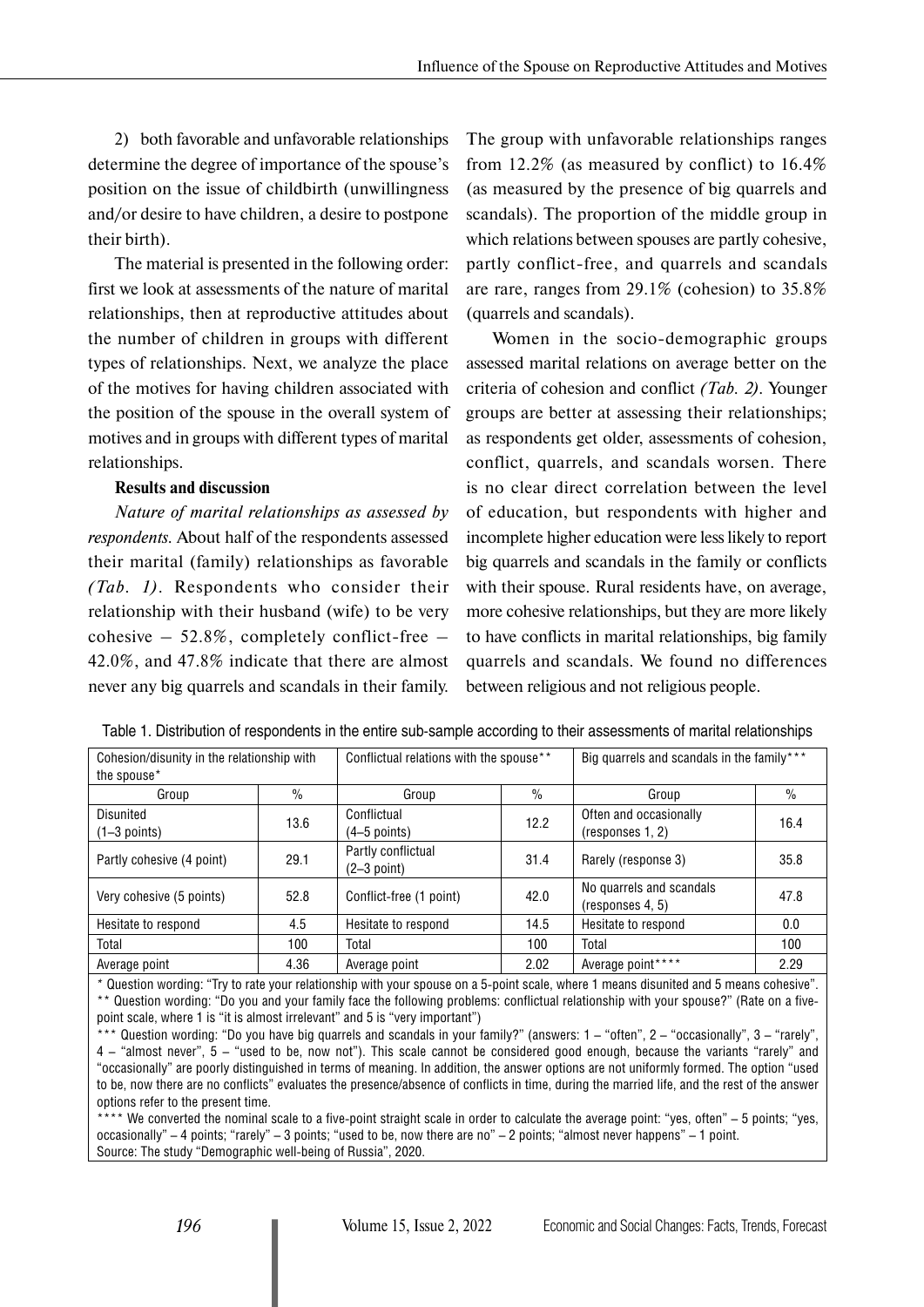| Indicators for<br>evaluating<br>relationships                                                                                    | Across<br>the sub-<br>sample                                | Sex  |        | Age, years old |              |              |              | Education* |            |            | Place of<br>residence |               |
|----------------------------------------------------------------------------------------------------------------------------------|-------------------------------------------------------------|------|--------|----------------|--------------|--------------|--------------|------------|------------|------------|-----------------------|---------------|
|                                                                                                                                  |                                                             | male | female | up to<br>25    | $26 -$<br>35 | $36 -$<br>45 | $46 -$<br>49 | Group      | Group<br>2 | Group<br>3 | city                  | rural<br>area |
| Cohesion/<br>disunity                                                                                                            | 4.36                                                        | 4.23 | 4.31   | 4.43           | 4.31         | 4.24         | 2.22         | 4.34       | 4.21       | 4.27       | 4.24                  | 4.37          |
| Conflicts                                                                                                                        | 2.02                                                        | 2.10 | 2.03   | 2.02           | 2.00         | 2.02         | 2.17         | 2.14       | 2.14       | 2.02       | 2.08                  | 2.13          |
| Big quarrels and<br>scandals                                                                                                     | 2.29                                                        | 2.29 | 2.28   | 2.23           | 2.16         | 2.41         | 2.38         | 2.32       | 2.36       | 2.27       | 2.31                  | 2.34          |
| * Group 1 – Education level: pre-vocational and lower; Group 2 – vocational secondary education; Group 3 – higher and incomplete |                                                             |      |        |                |              |              |              |            |            |            |                       |               |
| higher education.                                                                                                                |                                                             |      |        |                |              |              |              |            |            |            |                       |               |
|                                                                                                                                  | Source: The study "Demographic well-being of Russia", 2020. |      |        |                |              |              |              |            |            |            |                       |               |

Table 2. Marital relationship assessments of socio-demographic groups, mean point on a five-point scale

The analysis of assessments of relationships in families with different power structures revealed that families with a traditional one (the husband is the head) are more cohesive, less conflictual, and have fewer cases of big quarrels and scandals *(Tab. 3).* Couples where the wife becomes the head have the most conflictual relationships and are more prone to the "big quarrels and scandals". Perhaps such data can be explained through the connection with the husband's role as the main breadwinner and the economic situation of the family. In couples where the husband effectively fulfills the traditional role and income demands are met, his position as head of the family is recognized and family relationships are better.

This is partially confirmed by the connections of two indicators – assessments of relationships and assessments of family living conditions *(Tab. 4)*.

| Table 3. Assessments of marital relationships in families with different |  |
|--------------------------------------------------------------------------|--|
| power structures, mean point on a five-point scale                       |  |

| Answers to the question                                                                                                                                                                   | Across the sub- | Assessments of marital relationships |           |                              |  |  |  |  |
|-------------------------------------------------------------------------------------------------------------------------------------------------------------------------------------------|-----------------|--------------------------------------|-----------|------------------------------|--|--|--|--|
| "Who is the head of the<br>family?"*                                                                                                                                                      | sample, %       | Cohesion/disunity                    | Conflicts | Big quarrels and<br>scandals |  |  |  |  |
| Husband                                                                                                                                                                                   | 55.0            | 4.47                                 | 1.99      | 2.21                         |  |  |  |  |
| Wife                                                                                                                                                                                      | 12.6            | 4.20                                 | 2.15      | 2.48                         |  |  |  |  |
| There is no the head of the<br>family                                                                                                                                                     | 16.5            | 4.27                                 | 2.02      | 2.32                         |  |  |  |  |
| Total**                                                                                                                                                                                   | 100             | 4.36                                 | 2.02      | 2.29                         |  |  |  |  |
| * There were also options of "another family member" and "someone else" (3.3%), and "hesitate to respond" (12.6%).<br>** Taking into account the options given in the previous paragraph. |                 |                                      |           |                              |  |  |  |  |

Source: The study "Demographic well-being of Russia", 2020.

Table 4. Assessments of marital relationships depending on assessments of living conditions, mean point on a five-point scale

| Assessments of marital                                                                                                                                                                                                      |                              | Assessments of family living conditions* |                        |                         |  |  |  |  |  |
|-----------------------------------------------------------------------------------------------------------------------------------------------------------------------------------------------------------------------------|------------------------------|------------------------------------------|------------------------|-------------------------|--|--|--|--|--|
| relationships                                                                                                                                                                                                               | Across the sub-<br>sample, % | Low<br>(1–4 points)                      | Medium<br>(5–7 points) | High<br>$(8-10$ points) |  |  |  |  |  |
| Cohesion/disunity                                                                                                                                                                                                           | 4.36                         | 3.84                                     | 4.23                   | 4.61                    |  |  |  |  |  |
| Conflicts                                                                                                                                                                                                                   | 2.02                         | 2.58                                     | 2.00                   | 1.86                    |  |  |  |  |  |
| Big quarrels and scandals                                                                                                                                                                                                   | 2.29                         | 2.76                                     | 2.35                   | 2.08                    |  |  |  |  |  |
| Proportion a group, %                                                                                                                                                                                                       | 100                          | 10.01                                    | 45.8                   | 44.1                    |  |  |  |  |  |
| * The question wording is: "If you use a rating scale of 1 to 10 for your family's overall living conditions, how would you rate your living<br>conditions".<br>Source: The study "Demographic well-being of Russia", 2020. |                              |                                          |                        |                         |  |  |  |  |  |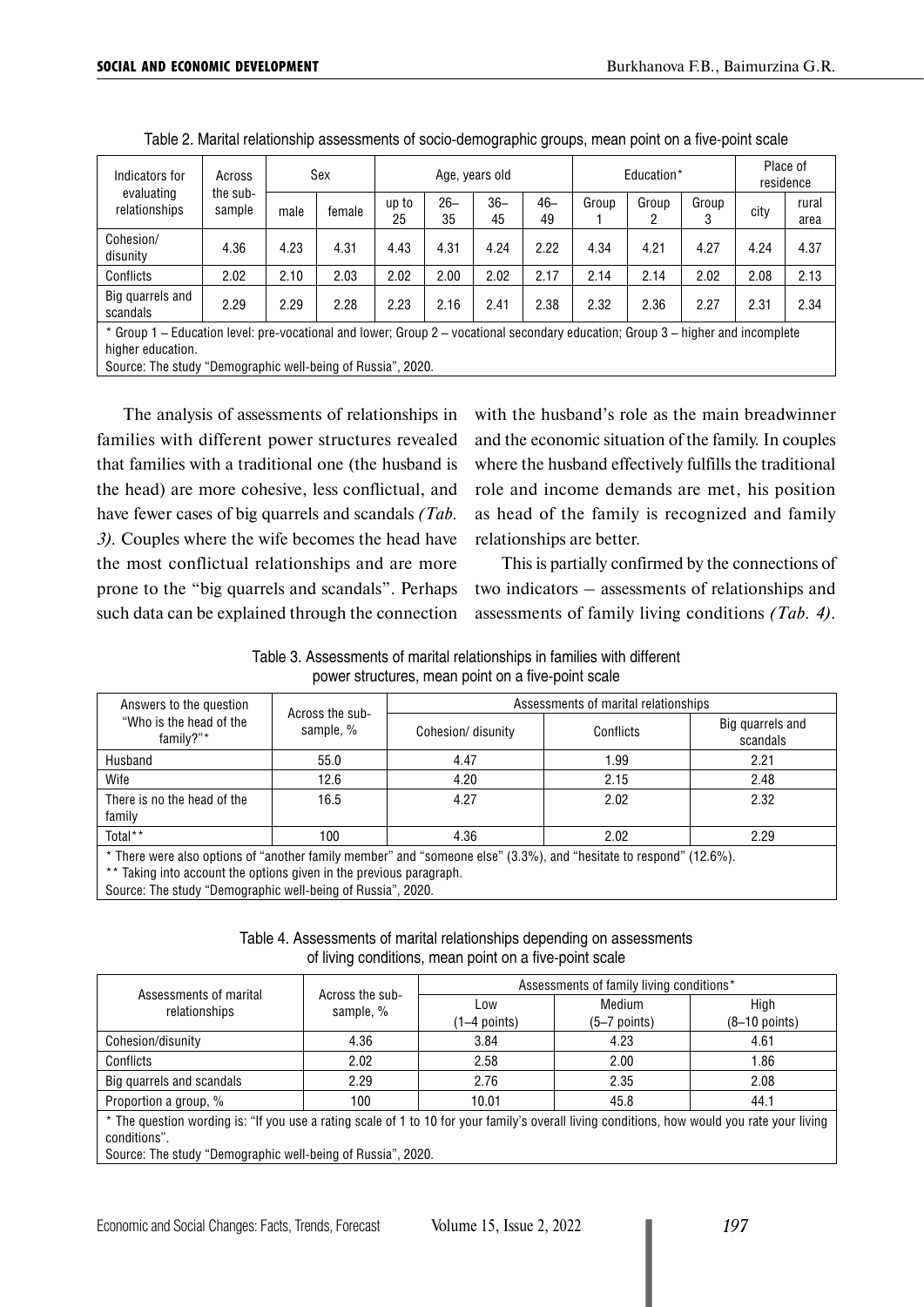The group with very good living conditions (rated at 8–10 points) also stands out with the best assessments of marital relations (cohesion/disunity – 4.61 points; conflicts – 1.86 points; quarrels and scandals  $-2.08$  points). In the other two groups, with poor (1–4 points) and average living conditions (5–7 points) average estimates of attitudes are lower, there is a direct positive correlation with all attitude indicators.

Similar trends in the distribution of average estimates are found in families with different models of family budget management *(Tab. 5).* Joint budget management is most common in the couples studied (more than two-thirds of families). Less common is the practice of managing by only one spouse, wife or husband (in total, every fifth to sixth couple). Even rarer is so-called separate management (one in eleven couples), where husband and wife manage their own income, but may pool it for major family expenditures or agree on which household expenses each spouse is responsible for.

Couples where both spouses manage the family budget jointly have the most cohesive, not so conflictual and almost quarrels- or scandals-free relationship. Couples with separate budget management are characterized by the most disunited relationships, with female management – the most conflictual, and with male management – with big quarrels and scandals in the family.

*Assessments of the relationship nature with the spouse and reproductive attitudes about the number of children and the intention to have a child.* The analysis of the relationship between attitudes about the number of children and assessments of the relationship between spouses on the scale "cohesive/disunited" showed that the factor that we denote as "the nature of marital relations" partially influences the formation of the desire to have children and plans for their birth *(Tab. 6)*. The group in which spouses described their relationship as very cohesive had the highest rates

| Table 5. Assessments of marital relationships in families with different models |  |
|---------------------------------------------------------------------------------|--|
| of budget distribution, mean point on a five-point scale                        |  |

| Answers to the question                                | Across the sub-                                             | Assessments of marital relationships |           |                           |  |  |  |  |  |  |
|--------------------------------------------------------|-------------------------------------------------------------|--------------------------------------|-----------|---------------------------|--|--|--|--|--|--|
| "Who manages family<br>income and expenses?"           | sample, %                                                   | Cohesion/ disunity                   | Conflicts | Big quarrels and scandals |  |  |  |  |  |  |
| Joint                                                  | 73.0                                                        | 4.48                                 | 1.93      | 2.20                      |  |  |  |  |  |  |
| Husband                                                | 9.5                                                         | 4.09                                 | 2.21      | 2.57                      |  |  |  |  |  |  |
| Wife                                                   | 7.9                                                         | 4.13                                 | 2.33      | 2.55                      |  |  |  |  |  |  |
| Separate                                               | 9.0                                                         | 3.95                                 | 2.14      | 2.52                      |  |  |  |  |  |  |
| Total                                                  | 100*                                                        | 4.36                                 | 2.02      | 2.29                      |  |  |  |  |  |  |
| * The amount is 100% including other responses (0.6%). |                                                             |                                      |           |                           |  |  |  |  |  |  |
|                                                        | Source: The study "Demographic well-being of Russia", 2020. |                                      |           |                           |  |  |  |  |  |  |

Table 6. Average desired and expected number of children as a function of marital relationship assessments

|          | Total                                                                                                                                    |                    | Disunity/<br>cohesion * |         |         | Conflictual marital relations ** |         |       | Quarrels and scandals *** |         |
|----------|------------------------------------------------------------------------------------------------------------------------------------------|--------------------|-------------------------|---------|---------|----------------------------------|---------|-------|---------------------------|---------|
|          |                                                                                                                                          | Group <sup>.</sup> | Group 2                 | Group 3 | Group 1 | Group 2                          | Group 3 | Group | Group 2                   | Group 3 |
| Desired  | 2.47                                                                                                                                     | 2.43               | 2.50                    | 2.52    | 2.50    | 2.46                             | 2.48    | 2.46  | 2.56                      | 2.40    |
| Expected | 2.06                                                                                                                                     | 2.02               | 1.98                    | 2.13    | 2.05    | 2.06                             | 2.06    | 2.06  | 2.10                      | 2.00    |
|          | <i>Note:</i> The first groups have the worst assessments, the second groups have average assessments, and the third groups have the best |                    |                         |         |         |                                  |         |       |                           |         |

assessments.

\* Group 1 – "disconnected", Group 2 – "partly cohesive"; Group 3 – "very cohesive".

\*\* Group 1 – "conflictual", Group 2 – "partially conflictual", Group 3 – "non-conflictual".

\*\*\* Group 1 – "occasionally", Group 2 – "rarely", Group 3 – "there are no quarrels and scandals".

Source: The study "Demographic well-being of Russia", 2020.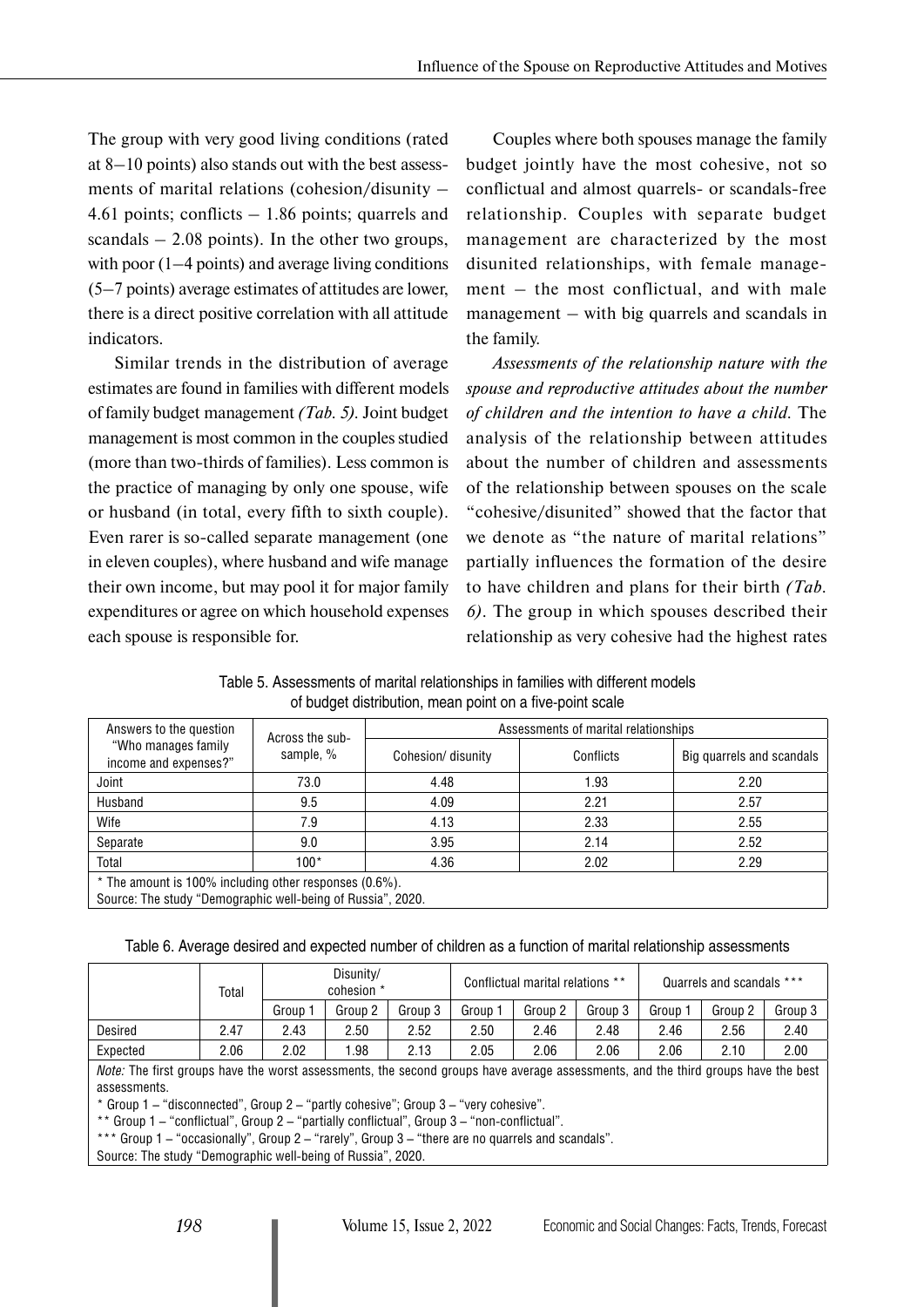of desired and expected number of children, while the other two groups with the worst relationship assessments had lower numbers of children. The dependence of the average desired and expected numbers of children on conflict assessments is not so obvious: we cannot say that a worsening of assessments consistently leads to a decrease and vice versa.

Partly unexpected data were obtained for married couples who differed according to the "quarrels and scandals" criterion. In the group with no quarrels and scandals there were the lowest reproductive attitudes, in the group where quarrels and scandals are rare  $-$  the highest attitudes, the group where quarrels and scandals happen often occupies an intermediate position according to the indicators *(see Tab. 6).* The explanation may lie in the wording of the question. According to which, the respondent was supposed to assess relationships in the family as a whole, not just marital relationships. The subjects of acute conflict in the family are not only husbands and wives, but also children and members of the extended family. And there is another explanation: it is a testimony that couples with an unfavorable family environment consider the birth of a child as a way to stabilize and improve the situation.

Previously, researchers obtained unexpected and close to the above-described data on the relationship between some indicators of marital relations and the desired and expected number of children (Arkhangel'skii, 2006), concluding that "the current assessment of marriage probably has more influence not on the total (including those already born) expected number of children, but on how many children one intends to have in the future". Therefore, we tested the links of relationship assessments with intentions to have not *any total number* of children, but *one more* child (of any order: the first if there are no children, or one more if there is a child or children). In this case, we found a direct positive correlation: a deterioration in the assessments of attitudes on all criteria entails a decrease in the proportion of those who intend to have a child, while an improvement in the assessments is accompanied by an increase *(Tab. 7)*. All of this speaks well for the fact that it is the negative family atmosphere with quarrels and scandals, disunited, conflictual relations of spouses that is determinative or, at least, among the determinative reasons for refusing to have a child.

The intention to have one more child is more pronounced in families where the husband is the head (31.4% intend to have a child, 42.9% do not intend to have a child, 19.4% hesitate to respond), and in couples where there is no head (27.4% intend to have a child, 50.7% do not intend to have a child, 21.9% hesitate to respond). Couples where the head is the wife are strongly inferior to these two groups (17.9% intend to have a child, 58.7% do not intend to have a child, and 23.5% hesitate to respond).

| Response<br>option     | Total                                                                                                                                                                                                                                                                                                                                                                                       | Disunity/<br>cohesion |        |         |         | Conflictual marital relations |         | Quarrels and scandals |         |         |  |
|------------------------|---------------------------------------------------------------------------------------------------------------------------------------------------------------------------------------------------------------------------------------------------------------------------------------------------------------------------------------------------------------------------------------------|-----------------------|--------|---------|---------|-------------------------------|---------|-----------------------|---------|---------|--|
|                        |                                                                                                                                                                                                                                                                                                                                                                                             | Group1                | Group2 | Group 3 | Group 1 | Group 2                       | Group 3 | Group 1               | Group 2 | Group 3 |  |
| Yes                    | 28.4                                                                                                                                                                                                                                                                                                                                                                                        | 21.0                  | 25.2   | 32.5    | 25.1    | 30.4                          | 38.0    | 20.3                  | 28.1    | 31.2    |  |
| No                     | 49.7                                                                                                                                                                                                                                                                                                                                                                                        | 54.3                  | 52.8   | 46.5    | 57.9    | 50.9                          | 44.6    | 61.4                  | 49.9    | 47.0    |  |
| Hesitate to<br>respond | 21.9                                                                                                                                                                                                                                                                                                                                                                                        | 24.7                  | 22.0   | 21.0    | 17.0    | 18.7                          | 24.6    | 18.3                  | 22.5    | 21.8    |  |
| Total                  | 100                                                                                                                                                                                                                                                                                                                                                                                         | 100                   | 100    | 100     | 100     | 100                           | 100     | 100                   | 100     | 100     |  |
|                        | * The question wording is "Are you going to have a child, your first if you don't have children, or subsequent one?" The first groups have<br>the worst assessments, the second groups have average assessments, and the third groups have the best assessments.<br>For detailed group designations, see the note to Tab. 6.<br>Source: The study "Demographic well-being of Russia", 2020. |                       |        |         |         |                               |         |                       |         |         |  |

Table 7. Intention to have the first and/or another child\* depending on the assessment of the marital relationship, %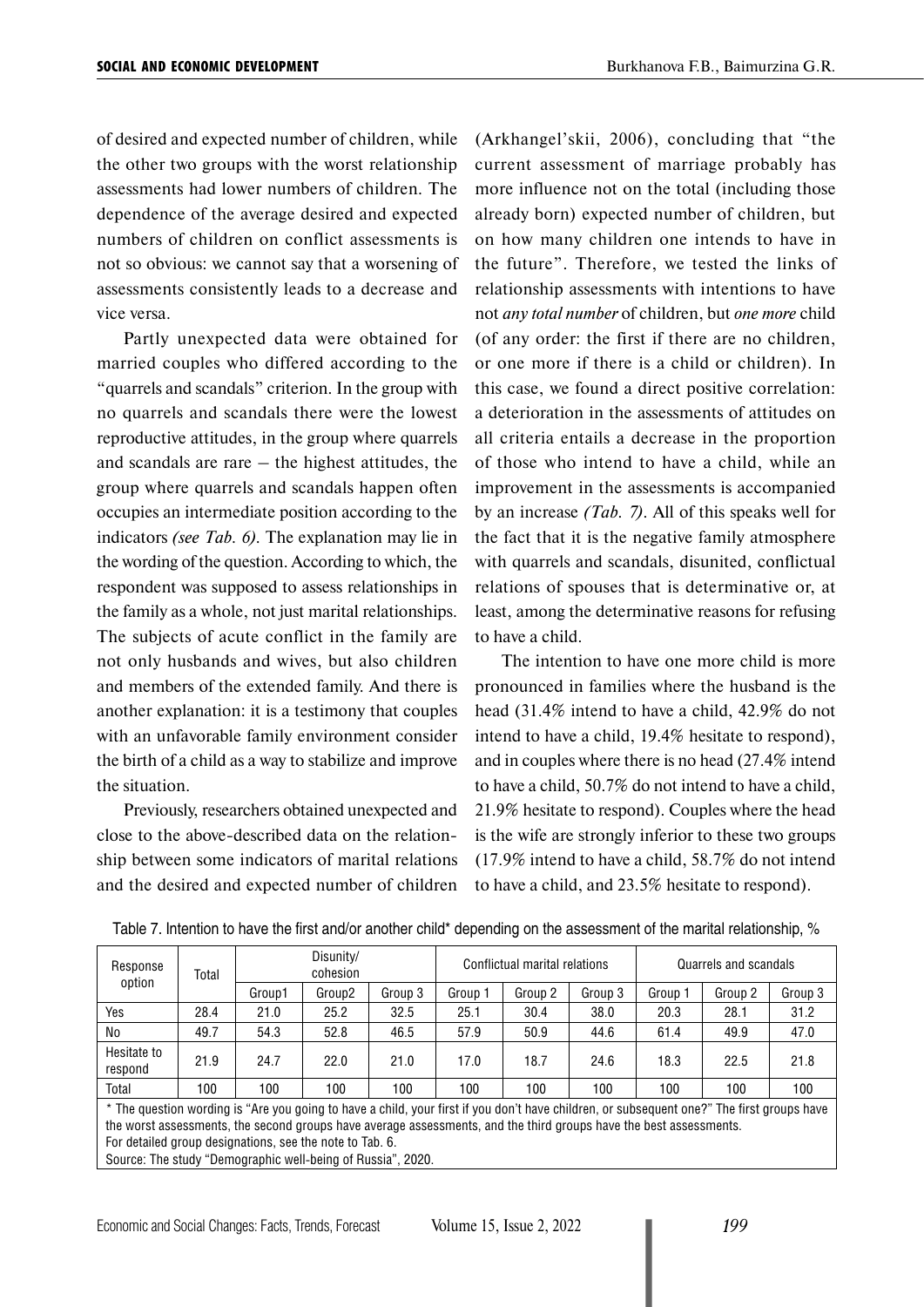*The influence of the spouse's position toward having children on the family's reproductive motives.*  As noted above, the survey showed a difference between the desired and expected number of children: on average, respondents plan to have fewer children than they would like. The main reasons for this, which have a high degree of significance (5 points), are socio-economic: insecurity about the future, financial difficulties, housing difficulties, unemployment and inability to look after the child when a woman goes back at work. These reasons in the overall sample are important ("very hindering" and "hindering" from planning to have the desired number of children) for almost every second respondent. The other spouse's influence was at the very bottom of the list: only 6.9% pointed to the reluctance of their husband/wife to have as many children as the respondent would like *(Tab. 8)*.

Much more strongly the position of the spouse affects the motivation to postpone the birth of a child and the motivation to have a second and a third children. The answer "husband/wife wants to wait with the birth of a child for now" was among the five most significant reasons for postponing the birth (2.93 points, 19.5% chose 5 points) along with such reasons as the need to invest in a child

born ("Raising a child is quite difficult, requires a lot of effort and time"); assessment of the current job as not paying enough to have a child ("I need to find a better-paying job"); desire to live freely, without caring about a child ("I want at least some time to live for myself"); lack of material conditions for the birth and upbringing of a child ("So far, material opportunities do not allow").

Among the motives for having a second child, "a strong desire of the spouse" was one of the first five significant (mean  $-3.18$  points, 3rd place, 30.0% chose 5 points) along with the desire to give an already-born child a brother/sister ("so that the already-born child does not feel lonely"), the desire to have a child of a different sex, to have a baby again, and to strengthen the family. A strong desire of the spouse is also among the six most significant motives for having a third child (average  $-2.45$ ) points, 6th place, 17.5% chose 5 points).

Thus, the births of a second and a third children (realized reproductive decisions), as well as future plans for their births, are largely determined by the position of the spouse.

In order to understand the importance and consideration of the spouse's position on having a child in couples with favorable and unfavorable

| Response option                                                                                                           | Average on a five-point<br>scale             | Place in the hierarchy of all<br>responses by mean point | $%$ who chose<br>5 points |  |  |  |  |  |
|---------------------------------------------------------------------------------------------------------------------------|----------------------------------------------|----------------------------------------------------------|---------------------------|--|--|--|--|--|
| If you would like to have more children than you intend to have, what and to what extent would prevent you personally     |                                              |                                                          |                           |  |  |  |  |  |
|                                                                                                                           | from having the desired number of children?* |                                                          |                           |  |  |  |  |  |
| Husband/wife unwillingness                                                                                                | 2.10                                         | 16                                                       | 6.9                       |  |  |  |  |  |
| To what extent is your desire to delay having a baby related to the following reasons?**                                  |                                              |                                                          |                           |  |  |  |  |  |
| The husband (wife) wants to wait with the birth of the<br>child for now                                                   | 2.93                                         | 5                                                        | 19.5                      |  |  |  |  |  |
| To what extent was or could the birth of your second child (if you don <sup>t</sup> have one yet, but intend to have one) |                                              |                                                          |                           |  |  |  |  |  |
|                                                                                                                           | be due to the following reasons?***          |                                                          |                           |  |  |  |  |  |
| Strong desire of the spouse to have a second child                                                                        | 3.18                                         | 3                                                        | 30.0                      |  |  |  |  |  |
| To what extent was or could the birth of your third child (if you don <sup>t</sup> have one yet, but intend to have one)  |                                              |                                                          |                           |  |  |  |  |  |
|                                                                                                                           | be due to the following reasons?****         |                                                          |                           |  |  |  |  |  |
| Strong desire of the spouse to have a third child                                                                         | 2.45                                         | 6                                                        | 17.5                      |  |  |  |  |  |
| * The question included assessment of the importance for the respondent of 20 reasons.                                    |                                              |                                                          |                           |  |  |  |  |  |
| ** The question included an assessment of the importance of 18 motives.                                                   |                                              |                                                          |                           |  |  |  |  |  |
| *** The question included an assessment of the importance of 14 motives.                                                  |                                              |                                                          |                           |  |  |  |  |  |
| **** The question included an assessment of the importance of 13 motives.                                                 |                                              |                                                          |                           |  |  |  |  |  |
| Source: The study "Demographic well-being of Russia", 2020.                                                               |                                              |                                                          |                           |  |  |  |  |  |

Table 8. Responses about the influence of the spouse's position on decisions to have children, over the entire subsample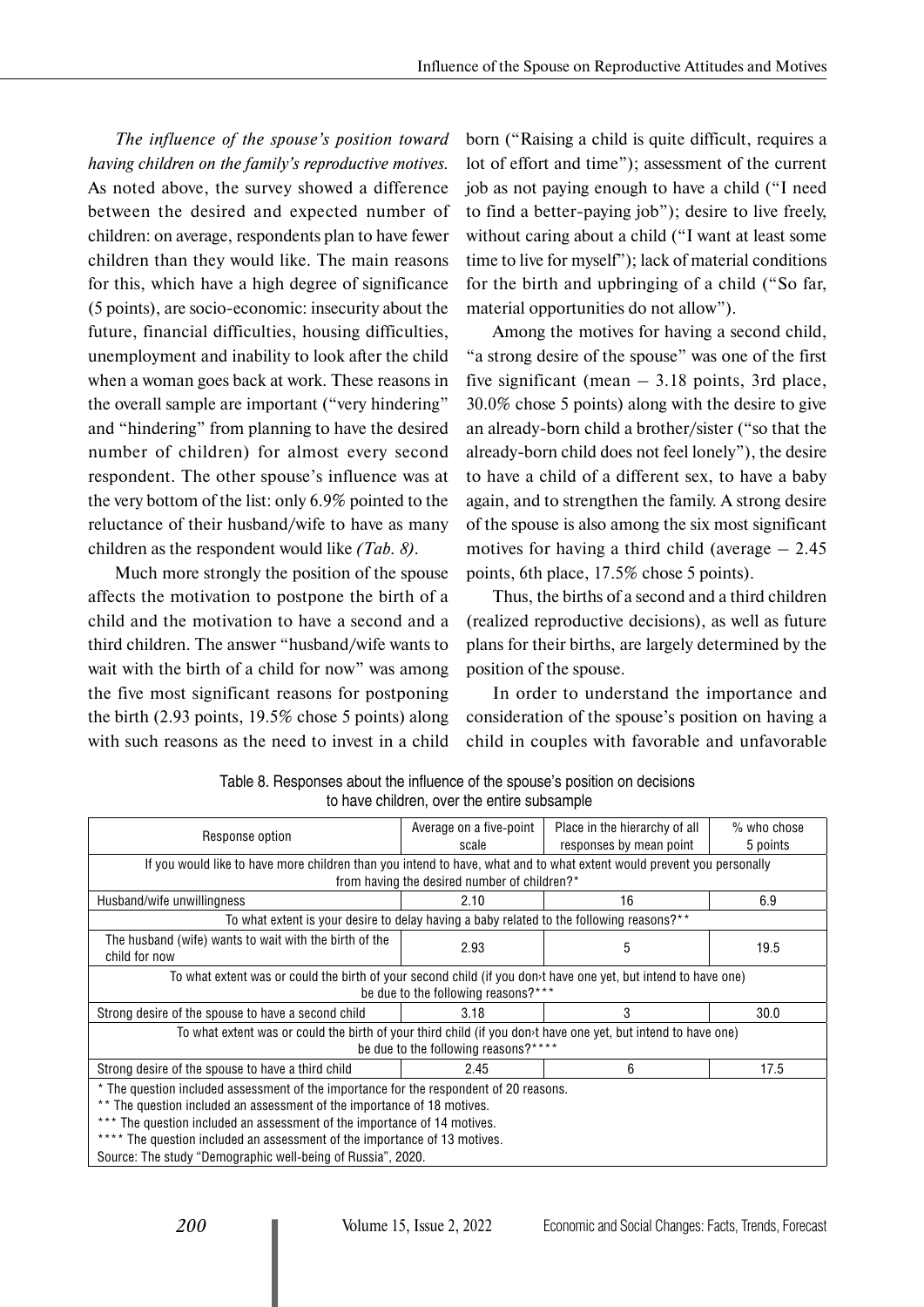relationships, we calculated average assessments of the importance of motives for postponing childbirth and motives for having a second and a third child in groups with different characteristics of marital relationships. We obtained interesting results confirming the tested hypothesis about the influence of the nature of marital relations on reproductive motives. The motive "husband/wife wants to wait with the birth of a child" is most significant among respondents who assess the relationship with their spouse as cohesive, without big quarrels and scandals, which is evidence in favor of the desire of spouses in such couples to consider the opinion of the other partner and make coordinated decisions. This motive also has the highest significance for those who rated the problem of conflicts with their husband/wife as very important for their couple (compared to those who said it was partially important and completely unimportant). In this case the postponement of the birth of a child is clearly due to a not very favorable relationship.

The spouse's strong desire to have a second child as a birth motive is most significant for respondents with medium and low assessments of conflict in marital relations, for very cohesive spouses, and for families in which big quarrels and scandals rarely occur or do not occur at all. In the rationale for having a third child, the motive "strong desire of the spouse" is similarly related to the "nature of the marital relationship" on two criteria ("marital conflicts", "big quarrels and scandals"). Disunited spouses demonstrate the highest importance of this motive. Perhaps it indicates that the third child is often seen as intended to strengthen the marriage<sup>4</sup>.

In the survey, respondents were asked to estimate the likelihood of having their first or subsequent child in the next 3–4 years in two situations: if no new additional state measures of family support were introduced, and if such measures were introduced. According to the answers to the question it is possible to make a forecast of the birth rate in the short term. The probability that the couple will have a child in the absence of any new support measures is very  $low - 2.91$  points out of 10 *(Tab. 9)*. One in two (50.2%) assessed the probability as zero; only one in ten (10.6%) was absolutely certain (10 points) that they would have

| State<br>measures<br>Total |      |         | Disunity/<br>cohesion |         |         | Conflictual marital relations |         |         | Quarrels and scandals |         |
|----------------------------|------|---------|-----------------------|---------|---------|-------------------------------|---------|---------|-----------------------|---------|
| to support<br>families     |      | Group 1 | Group 2               | Group 3 | Group 1 | Group 2                       | Group 3 | Group 1 | Group 2               | Group 3 |
| Without new<br>measures    | 2.91 | 2.24    | 2.49                  | 3.29    | 2.98    | 3.04                          | 2.97    | 2.12    | 2.94                  | 3.04    |
| With new<br>measures       | 3.83 | 3.32    | 3.82                  | 4.05    | 3.72    | 3.92                          | 4.10    | 2.93    | 4.05                  | 3.97    |

Table 9. Assessments of the probability of having a child in the next 3–4 years\* as a function of marital relationship assessments, average point on a 10-point scale

\* The question wording is: "Assess your probability of having a child in the next 3–4 years (the first if you have no children, or another child) if: a) there are no new additional measures to support families; b) if there are any additional measures to support families in addition to those currently in force". The rating was given on a 10-point scale, where 0 means "we will not have a child", 10 means "we will almost certainly have a child".

The first groups have the worst assessments, the second groups have average assessments, and the third groups have the best assessments.

For detailed group designations, see the note to Tab. 6.

Source: The study "Demographic well-being of Russia", 2020.

<sup>4</sup> The list of answers to the question about the motives for having a third child did not include the response option "desire to strengthen marriage, family". This motive was included in the list of 14 answer options to the question about the motives for having a second child. As noted above, it was among the five most significant motives.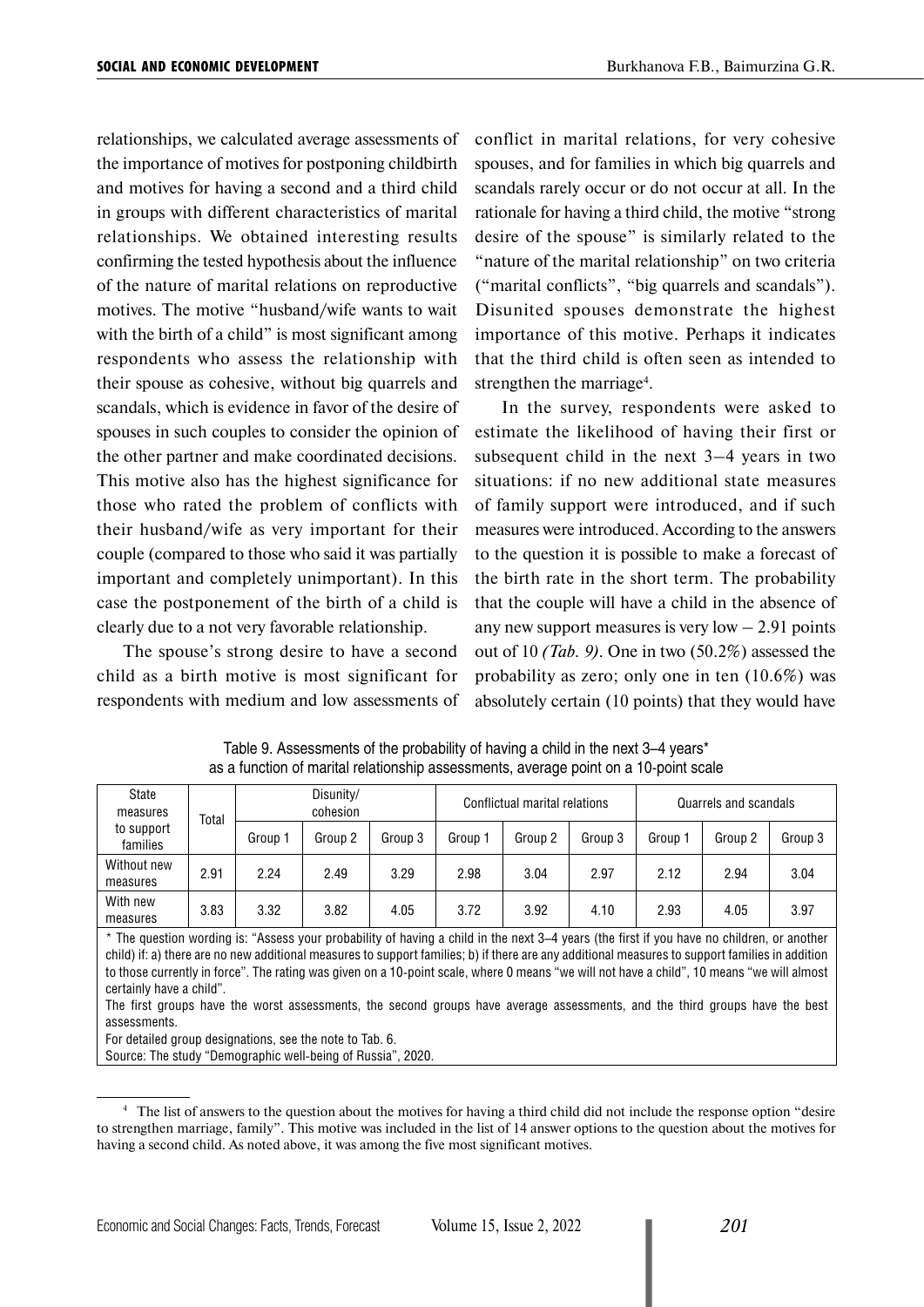a child. In the situation where new measures are introduced, the probability of having children is also low, but it is already 3.83 points. At the same time, 43.4% have a zero probability, and 17.6% are absolutely sure (10 points) that they will definitely have a child.

Despite low overall probability estimates for having children in the absence of new state measures to support families, there is still a marked upward trend in the probability with improving estimates of attitudes across all criteria. An even more pronounced increase in probability is observed in responses to the question about the possibility of having a child if new measures of family support are introduced. It is particularly consistent across assessments of cohesion/disunity (3.32, 3.82, and 4.05 points) and conflictual marital relationships (3.72, 3.92, and 4.10 points). Thus, in the near term, it is families with more favorable marital and family relationships that are most likely to decide on having children.

#### **Conclusions and research directions**

The study of various aspects of the spouse's influence on the reproductive behavior of a married couple is an urgent task. It aims to consider the reproductive behavior of people in a marital relationship as a group behavior. Most of the available data suggest that there is such an influence. However, there are also results indicating that the links are not so unambiguous, not always a direct positive correlation can be detected. Many questions remain to be raised in future research, including questions of methodology regarding measurement and the selection of adequate variables.

Our analysis tested two hypotheses about the relationship between assessments of the nature of marital relationships and reproductive attitudes, intentions, and motives. The first hypothesis was partially confirmed. Cohesive couples, in conflictfree relationships, are more likely to report intentions to have a child, more likely to give a positive prognosis for having a child in the next 3–4 years, especially if new measures of assistance

to families with children are introduced. Families with more favorable relationships are most likely to decide on having children. Disunity, and conflict in the relationship entail lower rates, couples with such a relationship are less likely to assess their prospects for having a child in the coming years and are much less likely than others to intend to have another child.

Regarding the second hypothesis, we note that there is no unambiguous and direct correlation between the position of the other spouse on having children and the nature of the marital relationship. The obtained data also indicate that the traditional power structure in marital relations (the husband is the head of the family) not only remains widespread (at least at the level of statements that a man performs this role), but is also positively associated with reproductive intentions.

Our options are limited by the lack of other variables in the set of tools that allow tracking the influence of the spouse in different ways. Variables that speak to the gender division of household responsibilities, the involvement of husbands in housework and especially in child rearing, the socio-demographic characteristics of husband and wife, new indicators of the nature of marital relationships that have been used before (such as thoughts of divorce) and not used (such as indicators of domestic violence, emotional and psychological and behavioral reactions to having children), collecting information from or about both spouses would help provide a comprehensive assessment. It is in these directions that further analysis is possible, which will bring new results and the possibility of comparing them with existing ones.

The conclusions obtained support the importance of activities aimed at harmonizing marital and family relationships (for example, the development of psychological counseling services for couples), reducing the influence of social and socio-economic factors in postponing having children and further developing socio-demographic policy measures.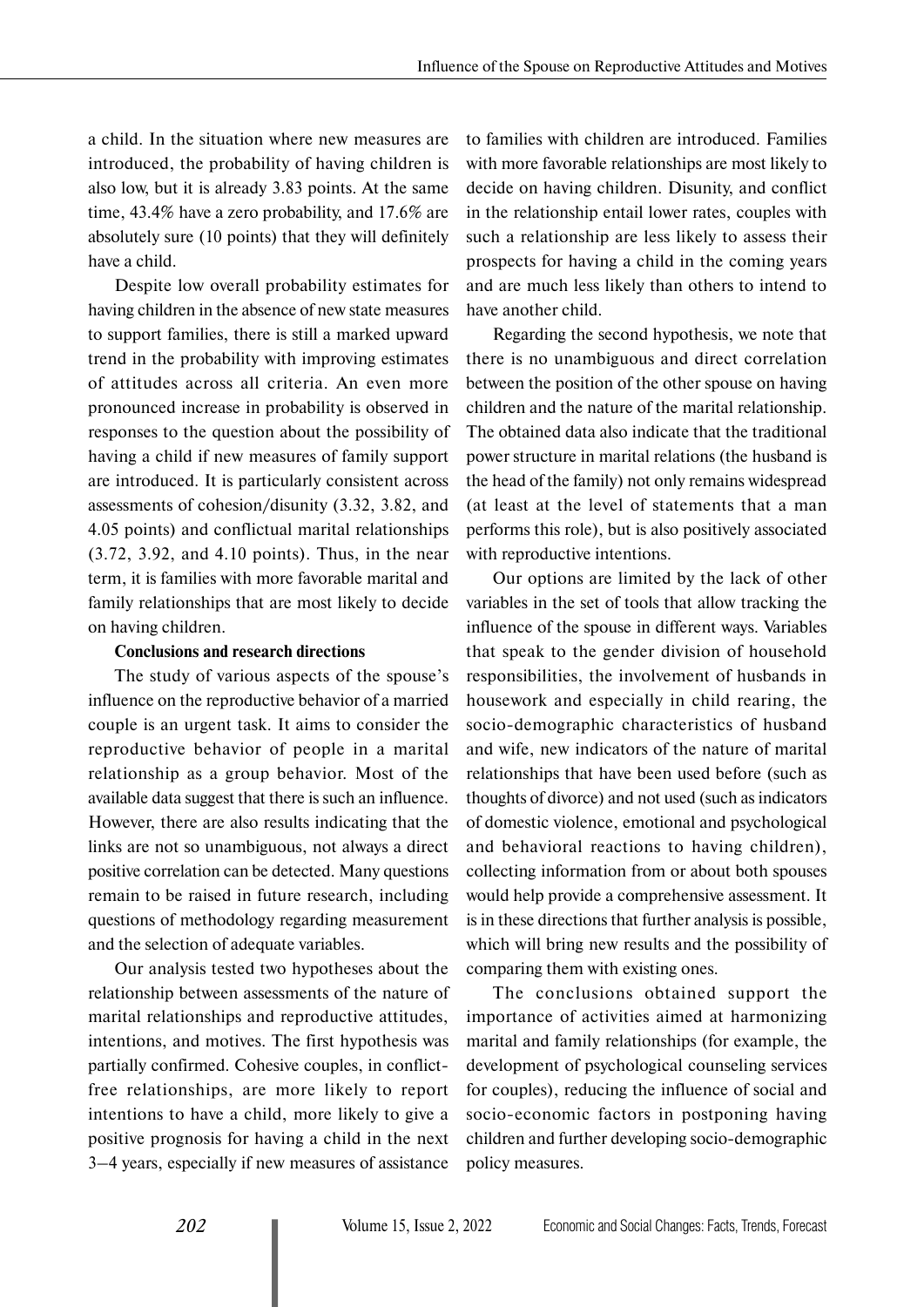## **References**

Arkhangel'skii V.N. (2006). *Faktory rozhdaemosti* [Fertility Factors]. Moscow: TEIS.

- Arkhangel'skii V.N., Rostovskaya T.K., Vasil'eva E.N. (2021). Influence of the standard of living on the reproductive behavior of Russians: Gender aspect. *Zhenshchina v rossiiskom obshchestve=Woman in Russian Society,* Special issue, 3–24. DOI: 10.21064/WinRS.2021.0 (in Russian).
- Arkhangel'skii V.N., Shul'gin S.G., Zin'kina Yu.V. (2020). Reproductive behavior of Russian women as depending on their level of education. *Vestnik RUDN. Seriya: Sotsiologiya=RUDN Journal of Sociology,* 20(3), 546–559 (in Russian).
- Baimurzina G.R., Vasil'eva E.N. (2021). Modern Russian family: Factors of forming reproductive and marital behavior models. *Sotsial'noe prostranstvo=Social Area,* 4(4). DOI: 10.15838/sa.2021.4.31 (in Russian).
- Balbo N., Billari F.C., Mills M. (2017). Fertility in advances societies: A review of research. *Demograficheskoe obozrenie=Demographic Review,* 4(2), 133–195 (in Russian).
- Burkhanova F.B., Mukhamadieva R.R. (2020). Settings for the number of children in Bashkirs, consisting of in mono-ethnic and interethnic marriages. In: Khilazheva G.F., Komleva R.N. (Eds.) *Demograficheskie chteniya (Vyzovy i tendentsii demograficheskogo razvitiya Rossii i ee regionov): Sb. statei Vseros. nauch.-prakt. konf. (Ufa, 22 maya 2020 g.)* [Demographic Readings (Challenges and Trends in Demographic Development of Russia and its Regions): Proceedings of the All-Russian Scientific and Practical Conference. (Ufa, May 22, 2020)]. Ufa: Gilem, Bashk. entsikl.
- Churilova E., Zakharov S. (2019). Reproductive attitudes of the Russian population: Is there reason for optimism? *Vestnik obshchestvennogo mneniya=The Russian Public Opinion Herald,* 2(129), 69–89 (in Russian).
- Gudkova T. (2019). Fertility intentions in Russia: Motivation and constraints. *Demograficheskoe obozrenie=Demographic Review,* 6(4), 83–103 (in Russian).
- Gurko T.A. (2014). Married couples' reproductive plans. *Sotsiologicheskie issledovaniya=Sociological Studies,* 9, 77–85 (in Russian).
- Guzzo K.B. (2014). New partners, more kids: Multiple-partner fertility in the United States. *Ann Am Acad Pol Soc Sci,* 654(1), 66–86. DOI: 10.1177/0002716214525571
- Makarentseva A.O., Galieva N.I., Rogozin D.M. (2021). Desire (not) to have children in the population surveys. *Monitoring obshchestvennogo mneniya: Ekonomicheskie i sotsial'nye peremeny=Monitoring of Public Opinion: Economic and Social Changes,* 4, 492–515. DOI: [10.14515/monitoring.2021.4.1871](https://www.doi.org/10.14515/monitoring.2021.4.1871) (in Russian).
- Miller W.B., Severy L.J., Pasta D.J. (2004). A framework for modelling fertility motivation in couples. *Population Studies*, 58(2), 193–205.
- Myers S.M. (1997). Marital uncertainty and childbearing. *Social Forces*, 75(4), 1271–1289. DOI: 10.2307/2580671
- Nazarova I.B., Zelenskaya M.P. (2017). Reproductive attitudes of the student youth (a review of empirical studies). *Vestnik RUDN. Seriya: Sotsiologiya=RUDN Journal of Sociology,* 17(4), 555–567. DOI: 10.22363/2313-2272- 2017-17-4-555-567 (in Russian).
- Rostovskaya T.K., Shabunova A.A., Arkhangel'skii V.N. et al. (2021). *Demograficheskoe samochuvstvie regionov Rossii. Natsional'nyi demograficheskii doklad-2021* [Demographic well-being of Russian regions. National Demographic Report-2021]. FCTAS RAS. Moscow: Perspektiva. DOI: 10.38085/978-5-905790-49-2-2020- 1-210
- Sinel'nikov A.B. (2019). Transformation of marriage and fertility in Russia. *Narodonaselenie=Population,* 2, 27–39. DOI: 10.24411/1561-7785-2019-00013 (in Russian).
- Testa M.R., Cavalli L., Rosina A. (2012). The decision of whether to have a child: Does couple disagreement matter? *Vienna Institute of Demography Working Papers, No. 7/2012*. Available at: <http://hdl.handle.net/10419/96990>
- Thomson E., Hoem J.M. (1998). Couple childbearing plans and births in Sweden. *Demоgraphy*, 35(3), 315–322.
- Thomson E., Lappegard T., Carlson M., Evans A., Gray E. (2014). Childbearing across partnerships in Australia, the United States, Norway, and Sweden. *Demography*, 51, 485–508. DOI: 10.1007/s13524-013-0273-6